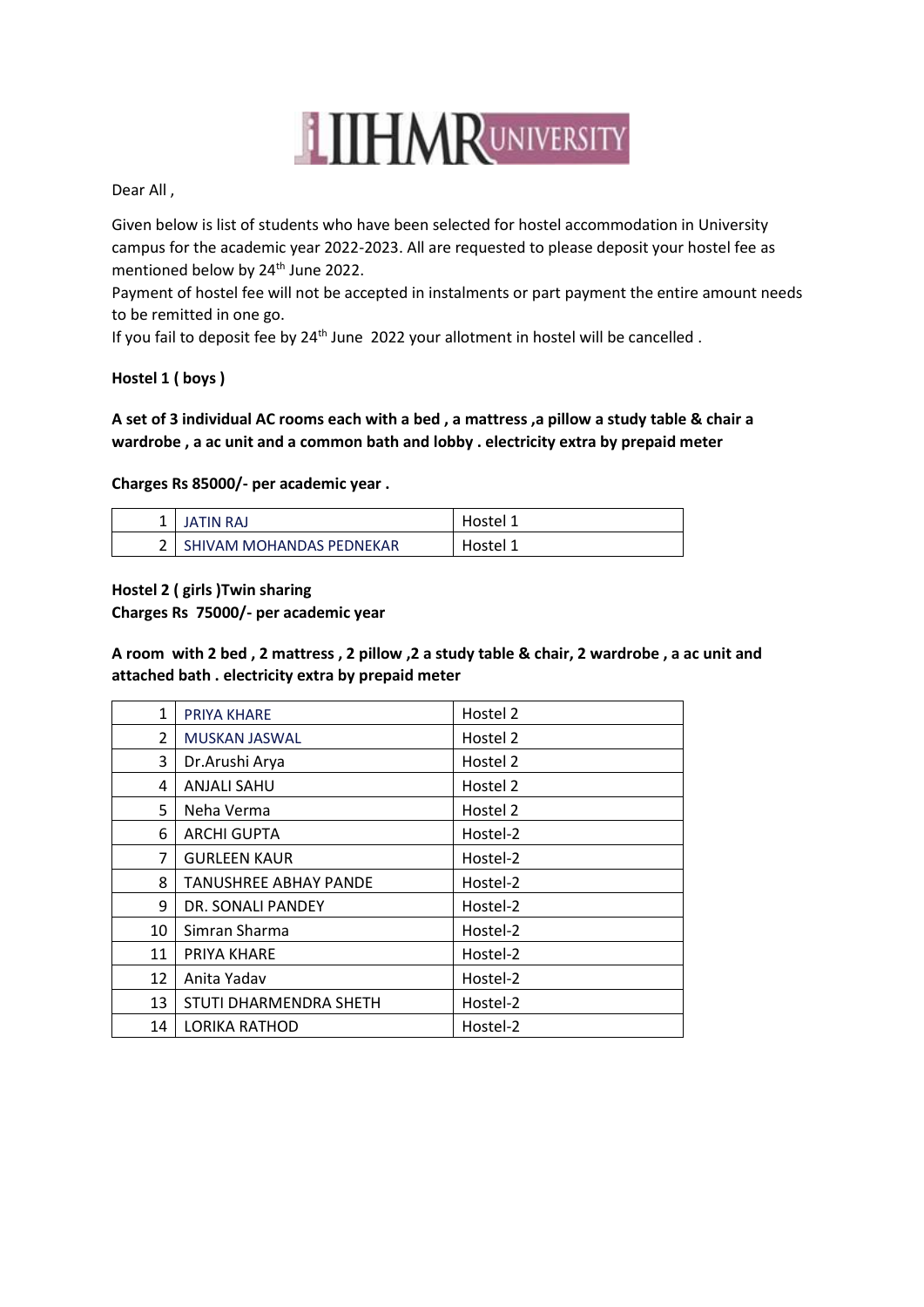**Hostel 3 (girls ) Charges Rs 85000/- per academic year** 

**A set of 3 individual air cooled rooms each with a bed , a mattress ,a pillow a study table & chair a wardrobe , a ac unit and a common bath and lobby . electricity included** 

| 1  | SHIVANI DHAMGAYE        | Hostel-3 |
|----|-------------------------|----------|
| 2  | DR. SONALI PANDEY       | Hostel 3 |
| 3  | DR. SANDHYA SHEKHAWAT   | Hostel-3 |
| 4  | SAMIKSHA SAONERKAR      | Hostel-3 |
| 5  | NISHI SHARMA            | Hostel-3 |
| 6  | HARSIMRAN KHANNA        | Hostel-3 |
| 7  | PREETI BANYAMIN MISAL   | Hostel-3 |
| 8  | DR. HIMANI BALPANDE     | Hostel-3 |
| 9  | <b>DIVYA MAHESHWARI</b> | Hostel-3 |
| 10 | <b>KRATIKA GUPTA</b>    | Hostel-3 |

**Hostel 5 (girls )**

**A set of 3/4 individual AC rooms each with a bed , a mattress ,a pillow a study table & chair a wardrobe , a ac unit and a common bath and pantry . electricity extra by prepaid meter** 

**Charges Rs 80000/- per academic year .**

| $\mathbf{1}$ | DIKSHA AGRAWAL          | Hostel 5  |
|--------------|-------------------------|-----------|
| 2            | RITIKA BHATTACHARYA     | Hostel 5  |
| 3            | SRIJONA BHADRA          | Hostel-5  |
| 4            | VANSHIKA AGARWAL        | Hostel-5  |
| 5            | Aprajita                | Hostel-5  |
| 6            | <b>SMIT VERMA+</b>      | Hostel-5  |
| 7            | <b>HARSIMRAN KHANNA</b> | Hostel -5 |
| 8            | PILLA SAI MOUNICA       | Hostel-5  |
| 9            | SHIKHA KUMARI           | Hostel-5  |
| 10           | <b>ANKITA SHARMA</b>    | Hostel-5  |
| 11           | <b>SHIVANGINI RAO</b>   | Hostel-5  |
| 12           | <b>RASHI SHUKLA</b>     | Hostel-5  |
| 13           | Shikha Mehta            | Hostel-5  |
| 14           | <b>ARUNIMA GHOSH</b>    | Hostel 5  |
| 15           | Meragani Sowjanya       | Hostel 5  |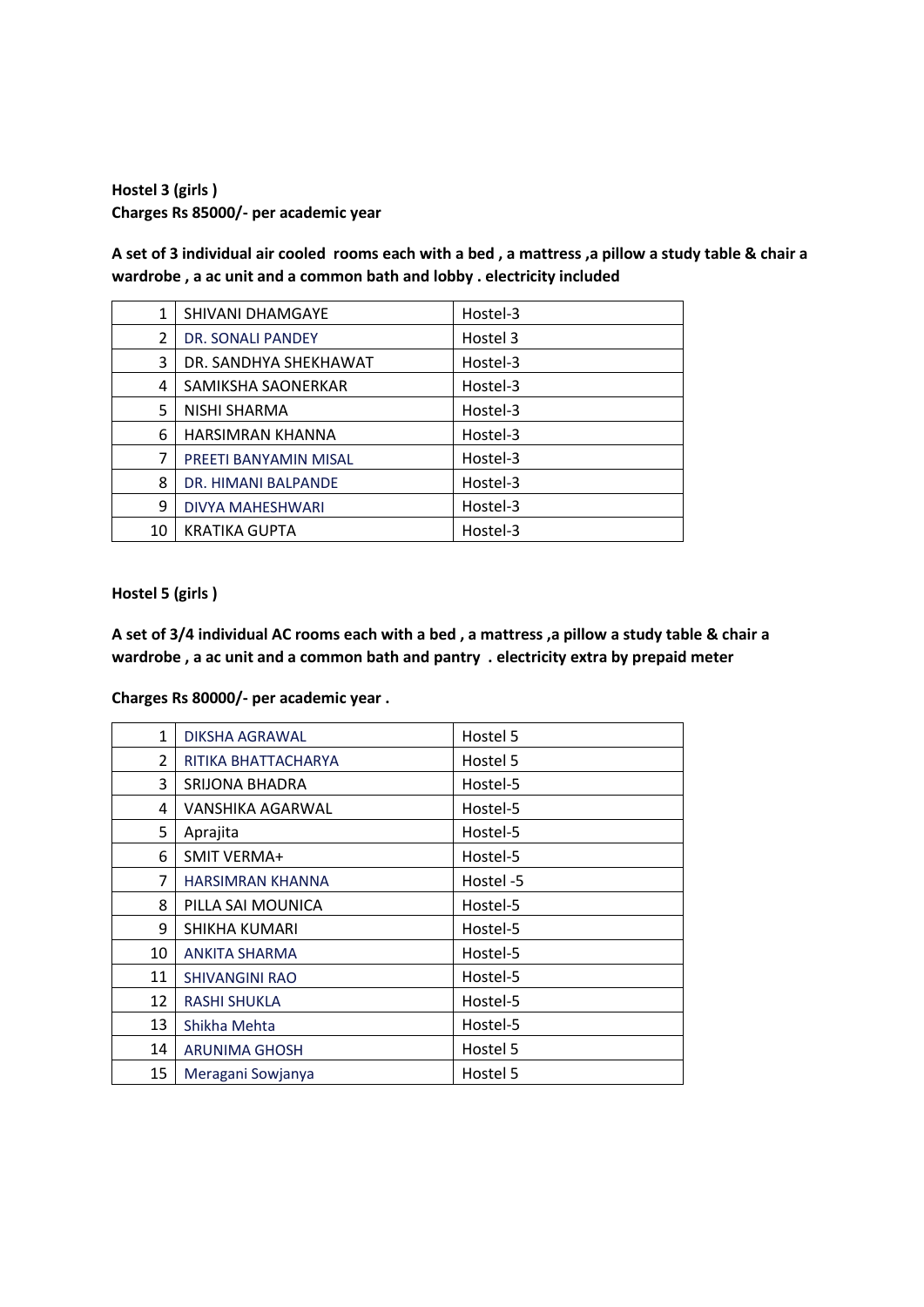## Pictures of Hostel

## **HOSTEL 1**





**HOSTEL 2**